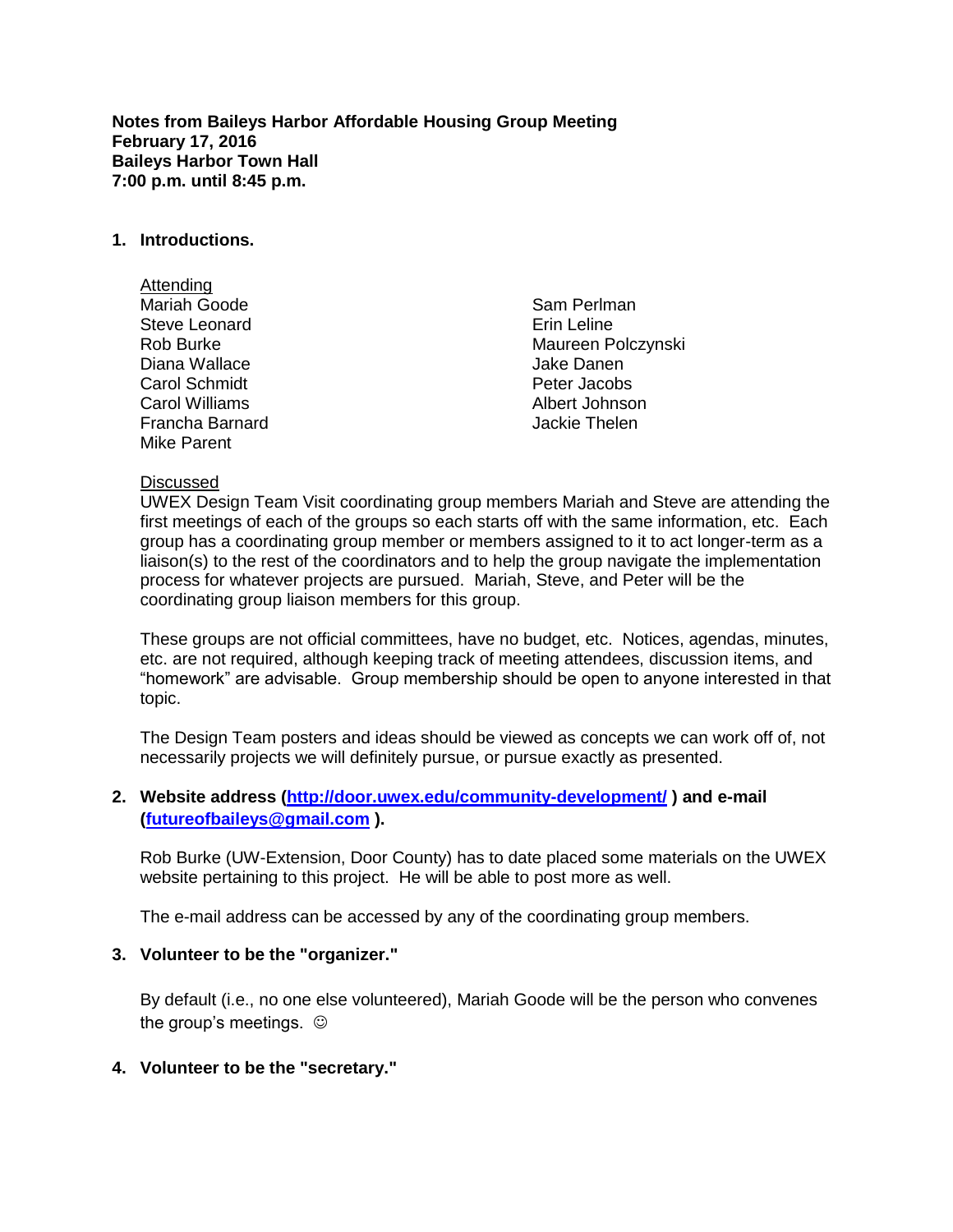Diana Wallace volunteered to be the person who takes notes for the group's meetings for the first quarter.

## **5. Review of relevant portions of Design Team visit summary, posters, and Friday evening input results.**

The group reviewed the concepts which came out of the Design Team visit. Everyone agreed the Design Team had done a good job.

## **6. Discussion on projects, resources available, prioritization, timeline for action items, who needs to be involved with decision-making, etc.**

Topics/projects discussed:

- Housing is a monumental issue to address:
	- o Workforce housing, seasonal
	- o Workforce housing, year-round
	- o Housing for families, especially "starter" homes
	- o Housing for seniors
	- o Ownership versus rental
	- o Single-family versus multi-family
- Design Team members seemed to think that affordable housing in the town would attract new jobs/businesses.
- "Affordable" housing sometimes has bad connotations. Other groups have used "workforce," "income-based," "attainable," etc. No consensus yet on what label would best work for this group's purposes.
- Tiny homes.
	- $\circ$  Erin has done some research re: building and sanitary codes: If tiny houses stay on wheels, they don't need to meet building code and can have a composting toilet.
	- o Mariah has looked into county zoning allowances: Tiny houses can be secondary dwelling units (established in conjunction with a single-family home) or units within a multiple occupancy development. With both of these options the tiny house would have to be placed on a foundation and have water/sanitary approvals. Tiny houses on wheels are considered a camping unit. Camping on private property has a 30-day maximum. Camping in campgrounds is allowed for the season.
	- o The Ridges is possibly interested in placing some tiny houses on their property near the parking lot and buildings on CTH Q. They would provide seasonal housing for graduate students, visiting researchers/professors, etc.
- The Village of Egg Harbor is working with a company to potentially construct a dorm for seasonal workforce housing. That project would give us something to look at with regard to addressing that issue.
- Location options discussed for housing: